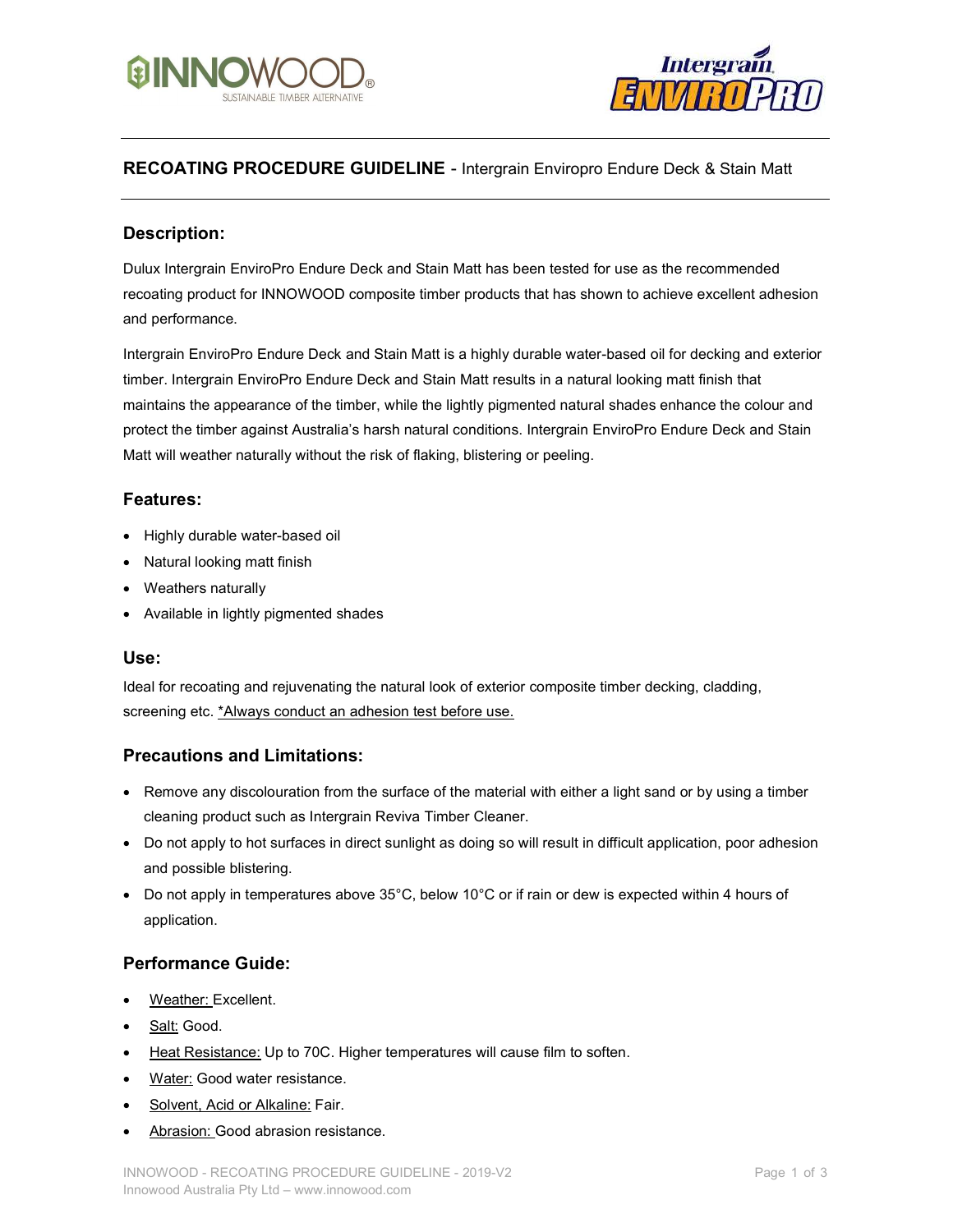# Coverage: 14m2/L

# Drying Time:

- Touch Dry: 1 hour at 25°C and 50% humidity.
- Between Coats: Allow a minimum of 2 hours drying between coats at 25°C, 50% relative humidity. Cold or humid conditions will require longer.
- Full Curing: 7 days.

# Surface Preparation:

- 1. Remove any discolouration from the surface of the material with either a light sand or by using a timber cleaning product such as Intergrain Reviva Timber Cleaner as per the data sheet
- 2. Ensure that the surface is dry and free from dust prior to applying the coating.
- 3. Always test the coating on a small inconspicuous area, observing colour & testing adhesion by applying Intergrain EnviroPro Endure Deck and Stain Matt to a test area of approximately 100mm x 100mm. After allowing the area to dry for 12 hours, firmly press a strip of sticky tape over the coated section and rip off quickly. If any of the coating is removed then repeat step 1 & 2, If the coating remains intact then proceed to the Application Procedure.

# Application Procedure:

- 1. Stir the Intergrain EnviroPro Endure Deck and Stain Matt thoroughly before and during use with a flat blade stirrer. DO NOT THIN.
- 2. To ease application and achieve the best possible finish when coating large areas or in warm conditions, Intergrain Hot Weather Additive can be added as per the data sheet. DO NOT add more than 5% to the total volume. Stir thoroughly with a flat blade stirrer to fully incorporate.
- 3. Apply TWO coats of Intergrain EnviroPro Endure Deck and Stain Matt with a quality synthetic or pure bristle brush or pad applicator. DO NOT APPLY BY ROLLER. When applied at the correct application rate (14m2/L) the coating will have an opaque appearance which becomes transparent upon drying. DO NOT brush out until transparent, over brush or apply thinly, as insufficient film thickness will compromise performance and durability.
- 4. Apply along the length of the board including exposed edges. Only apply to the width of the applicator at a time to prevent lap marks.
- 5. Wait two hours to dry and apply a second coat.
- 6. Ensure that the total Dry Film thickness (DFT) is between 62-93 microns for two coats.

#### Aesthetic Maintenance:

It is recommended that the coating be inspected on an annual basis, touching up any minor damage to the coating. For the best aesthetical results and ease of future maintenance, recoat before deterioration of the coating and discolouring of the INNOWOOD underneath. The first indication of the need for aesthetic recoating will be evident by dryness and patchiness of the coating and visible toning down of the colour of the INNOWOOD underneath.